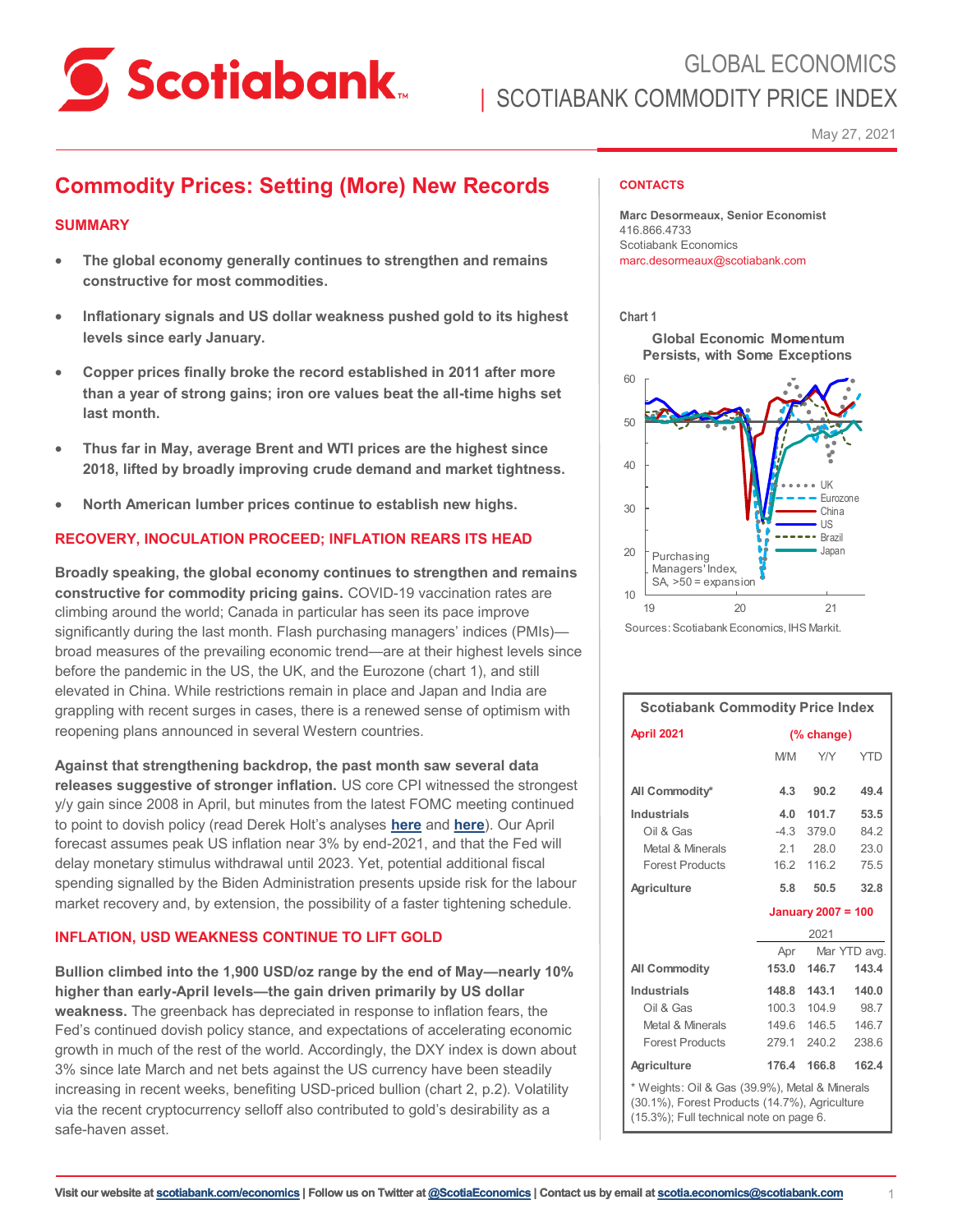

# GLOBAL ECONOMICS **I SCOTIABANK COMMODITY PRICE INDEX**

May 27, 2021

# **CRUDE CONTINUES TO CLIMB**

**The generally improving macroeconomic backdrop was at the heart of gains for Brent and WTI this month.** Thus far in May, WTI has averaged 65 USD/bbl—the highest monthly mean price since October 2018—and Brent's mean near 68 USD is the best during the same period. OPEC+'s recent demand forecast update and reports of the strongest US traveller throughput since before the pandemic were auspicious from a fuel consumption perspective. The most significant demand-side wrinkle at this time may be India's ongoing surge in COVID-19 infections, lockdowns related to which led the IEA to downgrade its consumption projections for the current quarter.

**Though crude output is rising in a number of major oil-producing nations, the supply side is also contributing to bullish sentiment.** OPEC+ production is set to rise only gradually in line with previously announced targets—though spare capacity remains and ministers from the bloc are scheduled to meet in early June. In the US, a material drawdown in crude reserves leaves inventories below the trailing five-year average and a wide June–July WTI time-spread suggests expectations of tight market balances. The possibility of a new nuclear deal—which would see US sanctions on Iran lifted and could prompt a flood of new Iranian barrels to return to the global crude market—hangs over these developments. Rumours of progress on this front resulted in a short-lived crude price dip this month.

**WCS also gained in May, and its differential to WTI widened to average about 13 USD/bbl.** Capacity utilization at US Gulf Coast refineries—the top destination of marginal Canadian barrels—has risen towards its 2015–19 average, having plunged to a record low 41% in February at the height of that month's winter storm (chart 3).

### **IRON ORE SETS ANOTHER NEW RECORD, COPPER FOLLOWS SUIT**

**We stated in our last forecast update that copper prices could well reach all-time highs this cycle—that prediction came to pass in early May** (chart 4)**.** It was the culmination of more than a year of nearly uninterrupted upward movement related to hefty Chinese industrial activity and tight supply from Latin America. Labour tensions at two large copper mines in Chile add to the latter effect. We expect prices of the bellwether red metal to remain elevated throughout our forecast horizon as a global stimulus-led recovery finds its footing this year, and a broader copper-intensive green transition takes hold over the medium-term. As well, there is little additional production capacity in the pipeline.

**Market values for iron ore also reached a new peak in May, having previously done so just last month.** A key ingredient in steelmaking, the metal has benefited from the same factors as copper has. Last month, unexpectedly high steel production figures in China drove a surge to north of 230 USD/t; prices have since fallen back below the 200 USD/t mark. We suspect that current levels of speculative activity in the market will ease over the course of this year as Brazilian iron ore output eventually ramps up, curbing price gains over the medium-term.

# **SOFT HOUSING STARTS, TARIFF NEWS CAN'T STOP LUMBER PRICE GAINS**

**Although the pace of growth eased last week, lumber prices continue to set new records.** The North American Framing Lumber Composite Index breached 1,500 USD/ Mfbm in the seven days to April 21, 2021 while WSPF held at 1,630 USD/Mfbm—both marks represented all-time highs. Robust US housing construction has anchored

**Gold Tracking USD Closely in 2021**



#### **Chart 3**

**Chart 2**

40 50  $60$ 70 80 90 100 Jan Mar May Jul Sep Nov 2021 2020  $\frac{2016}{ }$  ------ 2017 Sources: Scotiabank Economics, EIA. **Recovered from Winter Storm** USGC refinery utilization rate *Hurricane Harvey (2017) Hurricane Laura (2020)* **2015‒19 Range Southern US Winter** *Storm(2021)*

**USGC Refinery Activity Almost** 

### **Chart 4**

**New Record Prices for Copper and Iron Ore**

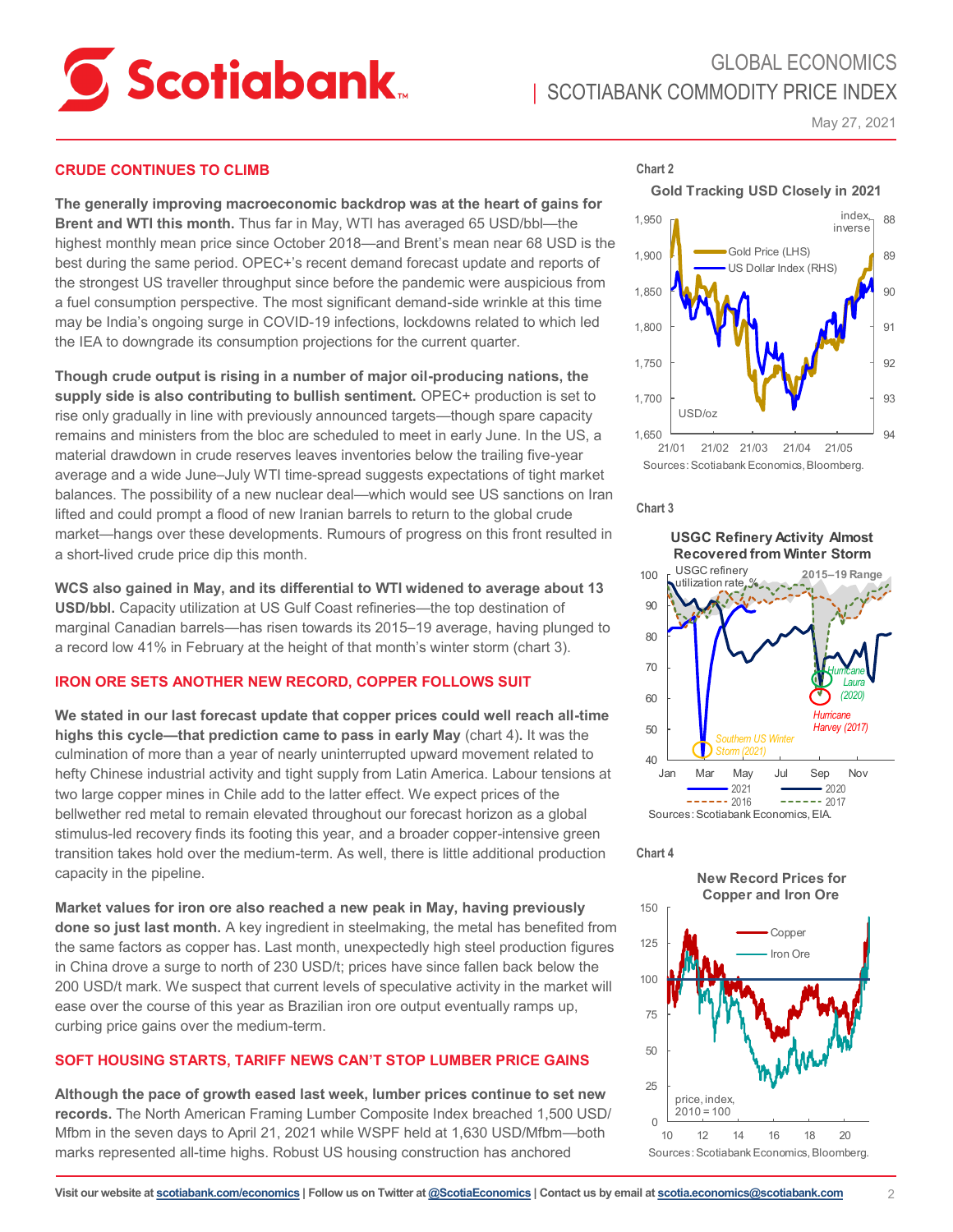

# GLOBAL ECONOMICS **I SCOTIABANK COMMODITY PRICE INDEX**

May 27, 2021

lumber demand, though price growth paused after the last housing starts print reported a modest decline. Yet, a rise in building permits suggests that demand remains healthy, and we anticipate that homebuilding activity will offer further pricing support as the year progresses. Mills continue to report light inventories and limited additional production capacity, both of which should contribute to additional demand-supply tightness.

**The US Department of Commerce's (DoC) proposed tariff rate increase for imports of Canadian softwood lumber is less positive for the industry, but would not take effect until November 2021 if implemented.** It is the latest development in the Canada-US softwood lumber dispute that began in the 1980s, and follows the Trump Administration's retreat from a similar proposal after a Canada-favourable WTO ruling and threats of retaliatory measures late last year. The DoC will likely publish its final duty rate decision in November; the Canadian government has pledged to challenge the proposed duties in the interim. From a fundamentals perspective, we note again that US lumber production is insufficient to meet domestic demand.

# **Chart 5**





# **SNAPSHOT OF COVID-19'S IMPACTS ON CANADA'S OIL-PRODUCING PROVINCES**

**Preliminary 2020 estimates of GDP by industry in Canada's provinces—released in early May—offer new insight into the broader economic impacts of the last year's commodity price movements.** Alberta saw the deepest contraction of any province last year—unsurprising given its status as the capital of Canada's oil and gas industry—though construction and manufacturing experienced steeper drops. This speaks to oil and gas's linkages to other industries in the province, which we noted in our last *[Alberta Provincial Outlook](https://www.scotiabank.com/ca/en/about/economics/economics-publications/post.other-publications.the-provinces.alberta--march-15--2021-.html)*. Saskatchewan also saw spillovers, but was helped by its smaller industrial sector output share plus gains in potash mining and agriculture. Newfoundland and Labrador's oil and gas sector grew in 2020 as Hebron offshore field output continued to climb, but major project stoppages look to have weighed on other industries (chart 5).

| <b>Price Outlook</b>                                                          |                               |                      | 2010-2020<br>Period  |                       | 2020                 | 2021F                | 2022F                |
|-------------------------------------------------------------------------------|-------------------------------|----------------------|----------------------|-----------------------|----------------------|----------------------|----------------------|
| Oil & Gas                                                                     |                               | Low                  | Avg.                 | High                  |                      |                      |                      |
| <b>Crude Oils</b>                                                             |                               |                      |                      |                       |                      |                      |                      |
| West Texas Intermediate<br>North Sea Brent Blend<br><b>WCS - WTI Discount</b> | USD/bbl<br>USD/bbl<br>USD/bbl | $-38$<br>19<br>$-50$ | 69<br>77<br>$-17$    | 114<br>127<br>$-3$    | 39<br>43<br>$-12$    | 59<br>62<br>$-13$    | 62<br>65<br>$-15$    |
| <b>Natural Gas</b><br>Nymex Henry Hub                                         | USD/MMBtu                     | 1.48                 | 3.20                 | 6.15                  | 2.13                 | 2.85                 | 2.70                 |
| <b>Metals &amp; Minerals</b>                                                  |                               |                      |                      |                       |                      |                      |                      |
| <b>Base Metals</b><br>Copper<br><b>Nickel</b><br>Zinc                         | USD/lb<br>USD/lb<br>USD/lb    | 1.96<br>3.50<br>0.66 | 3.04<br>6.87<br>1.03 | 4.60<br>13.17<br>1.64 | 2.80<br>6.25<br>1.03 | 3.80<br>7.50<br>1.25 | 4.00<br>7.25<br>1.20 |
| <b>Bulk Commodities</b><br>Iron Ore<br>Metallurgical Coal                     | USD/t<br>USD/t                | 39<br>81             | 101<br>174           | 194<br>330            | 110<br>125           | 142<br>125           | 100<br>140           |
| <b>Precious Metals</b><br>Gold                                                | USD/toz                       | 1,049                | 1,386                | 2,067                 | 1,770                | 1,837                | 1,850                |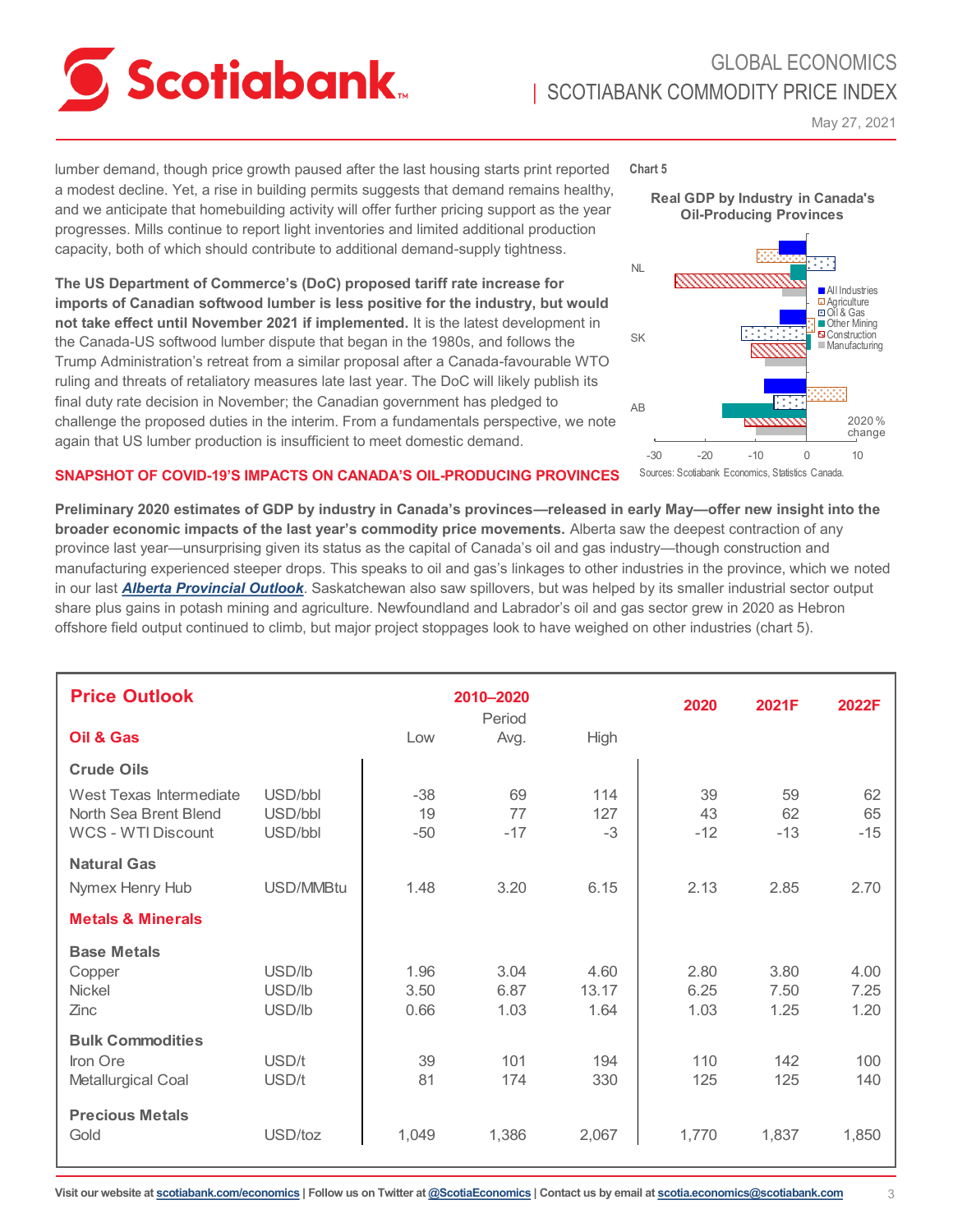

# GLOBAL ECONOMICS **I SCOTIABANK COMMODITY PRICE INDEX**

May 27, 2021



# **Scotiabank Oil & Gas and Metal & Mineral Indices**





**Scotiabank Forest Products & Agricultural Indices**



**Visit our website at [scotiabank.com/economics](https://www.scotiabank.com/ca/en/about/global-economics/economics-publications.html) | Follow us on Twitter at [@ScotiaEconomics](https://twitter.com/ScotiaEconomics) | Contact us by email at scotia.economics@scotiabank.com** 4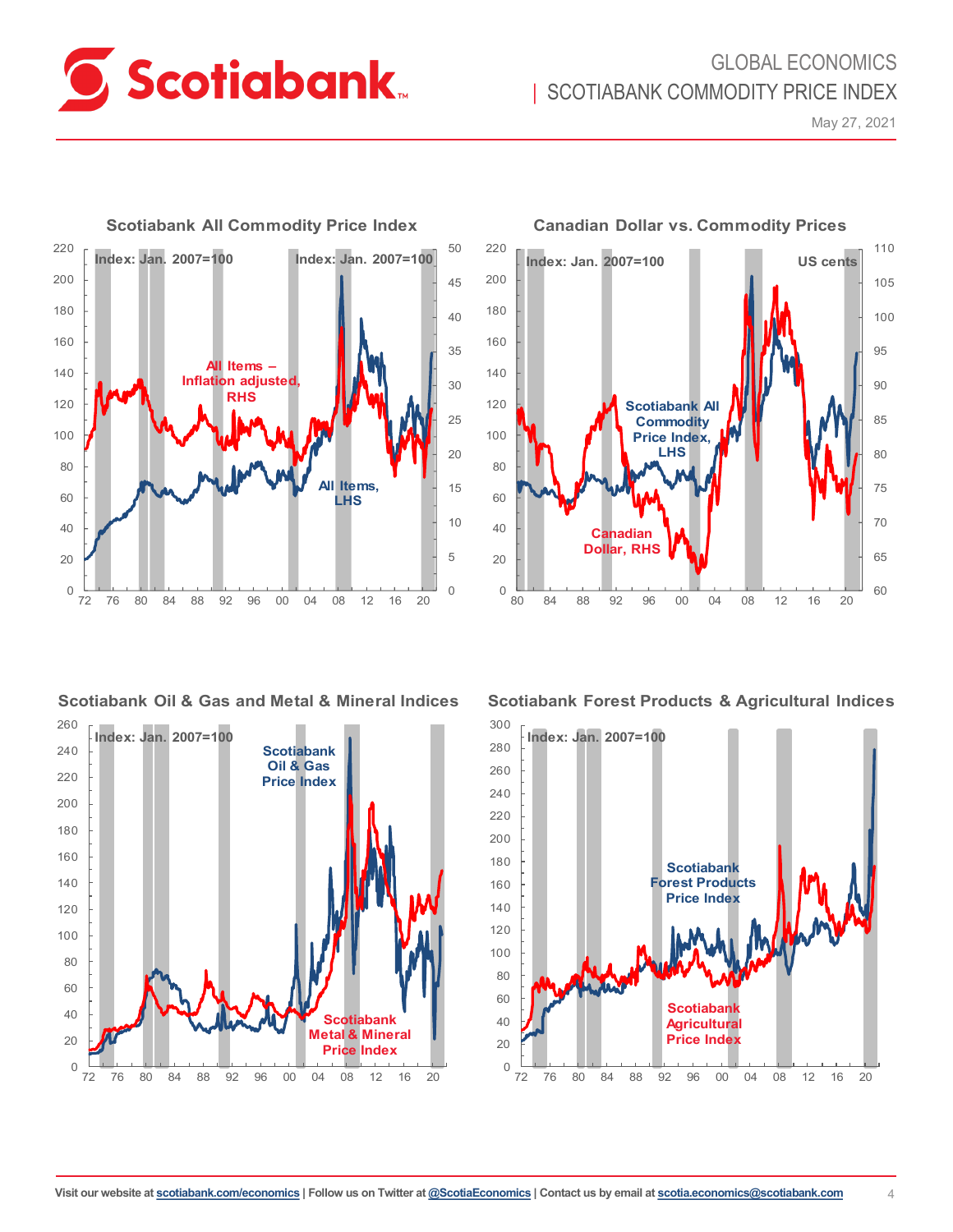

# GLOBAL ECONOMICS | SCOTIABANK COMMODITY PRICE INDEX

May 27, 2021







0 200 400 600 800 0 50 100 150 80 84 88 92 96 00 04 08 12 16 20 **US\$ per cwt Hogs, LHS US\$ per tonne Cattle, LHS Wheat, RHS Canola, RHS**

**Forest Products Prices** 200 **Agricultural Prices**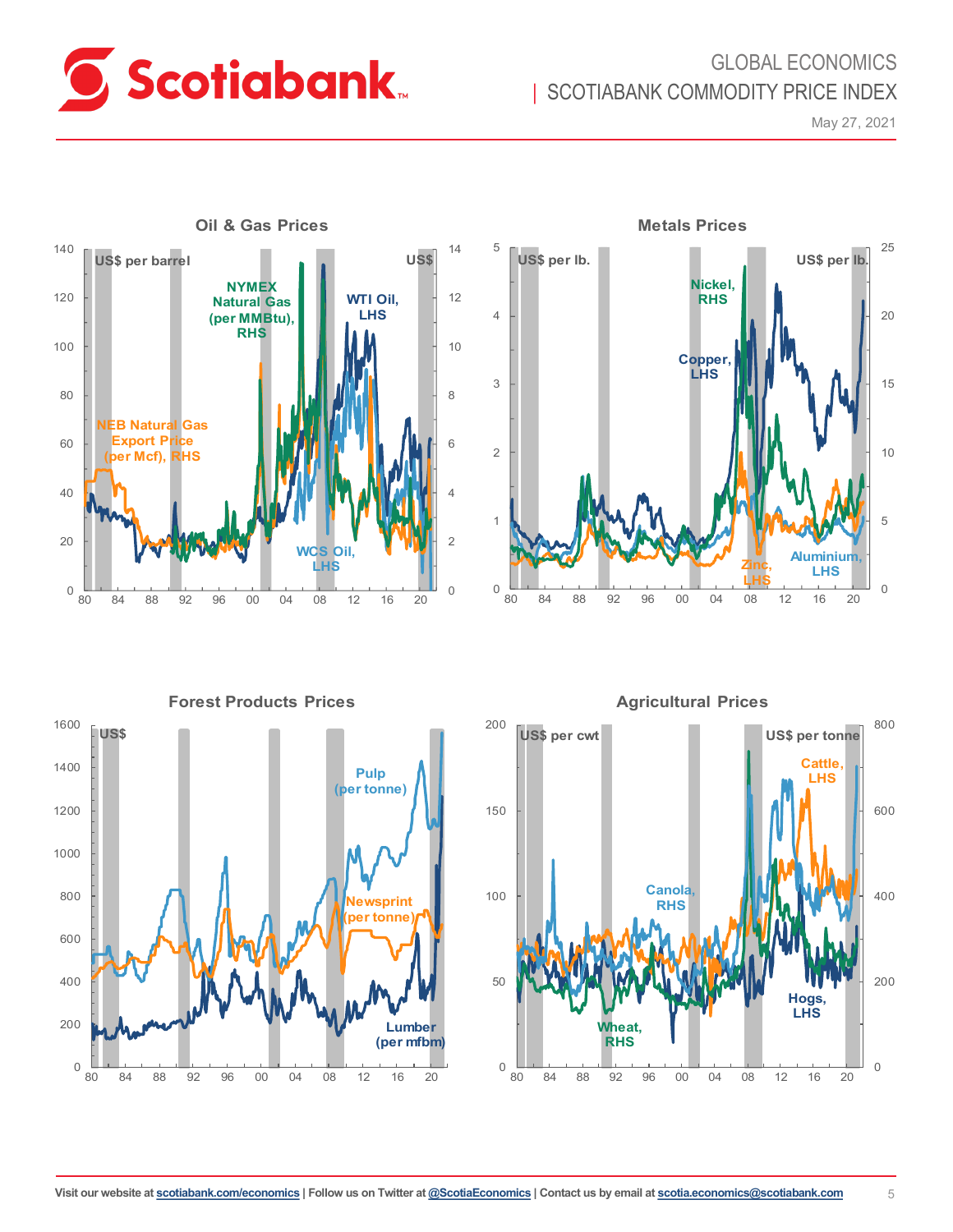

# GLOBAL ECONOMICS SCOTIABANK COMMODITY PRICE INDEX

May 27, 2021

# **Technical Note**

**Scotiabank Commodity Price Index — Principal Canadian Exports**

**January 2007 = 100**

This Index has been designed to track the spot or transactions prices paid in U.S. dollars for key Canadian commodities and resource-based manufactured goods in export markets. The weight of each component is based upon its net export value in 2010. Prior to January 2007, the weight of each component was based on its export value in 1995-97, except for crude oil & refined petroleum products, uncoated freesheet paper and linerboard, where net exports were used. Canada imports a significant quantity of these products, and use of their export value alone would have overstated the importance in Canada's trade performance.

**The following prices are included:** 

## **OIL & GAS**

**Crude Oil & Refined Petroleum Products** (US\$ per bbl) MSW light sweet crude oil at Edmonton (previously Edmonton Par crude) and Western Canadian Select heavy oil at Hardisty, Alberta; price differentials off WTI near-by futures from Bloomberg.

**Natural Gas** (US\$ per mcf) Average export price quoted by the National Energy Board.

**Natural Gas Liquids (NGLs – Propane, Butane, Ethane & Pentanes-Plus)** (US\$ per bbl), Propane at Edmonton & Sarnia.

## **METALS & MINERALS**

**Copper & Products** (US\$ per lb) LME official cash settlement price for grade A copper.

**Zinc** (US\$ per lb) LME SHG cash settlement: prior to Sept 1990, U.S. producers' price for high-grade zinc delivered.

**Lead** (US\$ per lb) LME official cash settlement price; prior to Jan. 1991, U.S. producers' price for common grade delivered.

**Aluminium & Products** (US\$ per lb) since 1979, LME official cash settlement price. **Nickel** (US\$ per lb) since 1980, LME official cash settlement price.

**Gold** (US\$ per oz) 'LBMA Gold Price PM' as of March 20, 2015.

**Potash** (US\$ per tonne) Standard potassium chloride, spot price, FOB Vancouver. **Sulphur** (US\$ per tonne) Solid, spot price, FOB Vancouver.

**Metallurgical Coal** (US\$ per tonne) Contract price for premium-grade hard coking coal, FOB Vancouver.

**Iron Ore** (US cents per dmtu) Spot price fines 62% Fe, CFR Qingdao, China; prior to Jan 2011, term-contract price for concentrates 66% Fe from Labrador/Quebec to Northern Europe (FOB Sept-Iles).

**Uranium** (US\$ per lb) U<sub>3</sub>O<sub>8</sub> near-by-futures from Bloomberg.

**Molybdenum** (US\$ per lb) since March 1992, MW dealer oxide.

**Cobalt** (US\$ per lb) MW dealer price.

## **FOREST PRODUCTS**

**Lumber & Wood Products, Western Spruce-Pine-Fir 2x4 No.2 & Btr** (US\$ per mfbm) FOB mill.

**Oriented Strandboard** (US\$ per thousand sq. ft.), U.S. North Central region, 7/16 inch.

**Pulp, Bleached Northern Softwood Kraft** (US\$ per tonne) Transactions price, delivery USA.

**Newsprint** (US\$ per tonne) Average transactions price, 45 grams, delivery Eastern USA.

**Groundwood Specialty Papers** (US\$ per ton) Supercalendered-A paper, 35 lb., delivery USA.

**Linerboard** (US\$ per ton), delivery Eastern USA with zone discounts.

# **AGRICULTURE**

**Wheat & Flour** (US\$ per tonne), DNS No 1 14% protein Duluth, Minn; prior to April 2011 No.1 CWRS, 13.5% protein at St. Lawrence.

**Barley** (US\$ per tonne), Manitoba Agriculture and Food No. 1 Canadian western barley aggregate spot price; historical data No. 1 at Lethbridge, Alberta.

**Canola & Oilseeds** (US\$ per tonne) No.1 Canada, in store Vancouver.

**Cattle & Beef** (US\$ per cwt) Steers over 1,051 pounds at Toronto; from Jan 1993, Ontario average.

**Hogs & Pork** (US\$ per cwt) 100 Index Hogs at Toronto; from Jan 1993, Ontario average.

**Fish & Seafood** (US\$ per lb) West Coast silver coho salmon; Atlantic lobster prices; prior to 1986 cod fillets & blocks.

| <b>Scotiabank Commodity Price Index -</b><br><b>Components And Weights</b> |                          |                     |  |  |  |
|----------------------------------------------------------------------------|--------------------------|---------------------|--|--|--|
| Index                                                                      | Net Export Value In 2010 | <b>Index Weight</b> |  |  |  |
| Components                                                                 | (millions of dollars)    | (per cent)          |  |  |  |
| <b>OIL &amp; GAS INDEX</b>                                                 | 46,537                   | 39.90               |  |  |  |
| Crude Oil & Refined Products                                               | 33,231                   | 28.49               |  |  |  |
| Natural Gas & LNG                                                          | 11,741                   | 10.07               |  |  |  |
| <b>NGLs</b>                                                                | 1,565                    | 1.34                |  |  |  |
| <b>METAL &amp; MINERAL INDEX</b>                                           | 35,109                   | 30.10               |  |  |  |
| Copper                                                                     | 3,160                    | 2.71                |  |  |  |
| Zinc                                                                       | 1,255                    | 1.08                |  |  |  |
| Lead                                                                       | 579                      | 0.50                |  |  |  |
| Aluminium                                                                  | 6,045                    | 5.18                |  |  |  |
| Nickel                                                                     | 4,246                    | 3.64                |  |  |  |
| Gold                                                                       | 4,678                    | 4.01                |  |  |  |
| Coal                                                                       | 4,757                    | 4.08                |  |  |  |
| Iron Ore                                                                   | 3,346                    | 2.87                |  |  |  |
| Potash                                                                     | 5,161                    | 4.42                |  |  |  |
| Sulphur                                                                    | 457                      | 0.39                |  |  |  |
| Uranium                                                                    | 891                      | 0.76                |  |  |  |
| Cobalt                                                                     | 288                      | 0.25                |  |  |  |
| Molybdenum                                                                 | 246                      | 0.21                |  |  |  |
| <b>FOREST PRODUCTS INDEX</b>                                               | 17,081                   | 14.66               |  |  |  |
| Lumber & Wood Products                                                     | 4,673                    | 4.01                |  |  |  |
| <b>OSB</b>                                                                 | 812                      | 0.70                |  |  |  |
| Pulp                                                                       | 6,818                    | 5.85                |  |  |  |
| Newsprint                                                                  | 2,734                    | 2.34                |  |  |  |
| Groundwood Spec. Papers                                                    | 1,971                    | 1.69                |  |  |  |
| Linerboard                                                                 | 87                       | 0.07                |  |  |  |
| <b>AGRICULTURAL INDEX</b>                                                  | 17,901                   | 15.35               |  |  |  |
| Wheat & Flour                                                              | 4,693                    | 4.02                |  |  |  |
| Barley & Feedgrains                                                        | 1,088                    | 0.93                |  |  |  |
| Canola & Oilseeds                                                          | 5,398                    | 4.63                |  |  |  |
| Cattle & Beef                                                              | 1,640                    | 1.41                |  |  |  |
| Hogs & Pork                                                                | 2,378                    | 2.04                |  |  |  |
| Fish & Seafood                                                             | 2,704                    | 2.32                |  |  |  |
| <b>TOTAL INDEX</b>                                                         | 116,643                  | 100.00              |  |  |  |